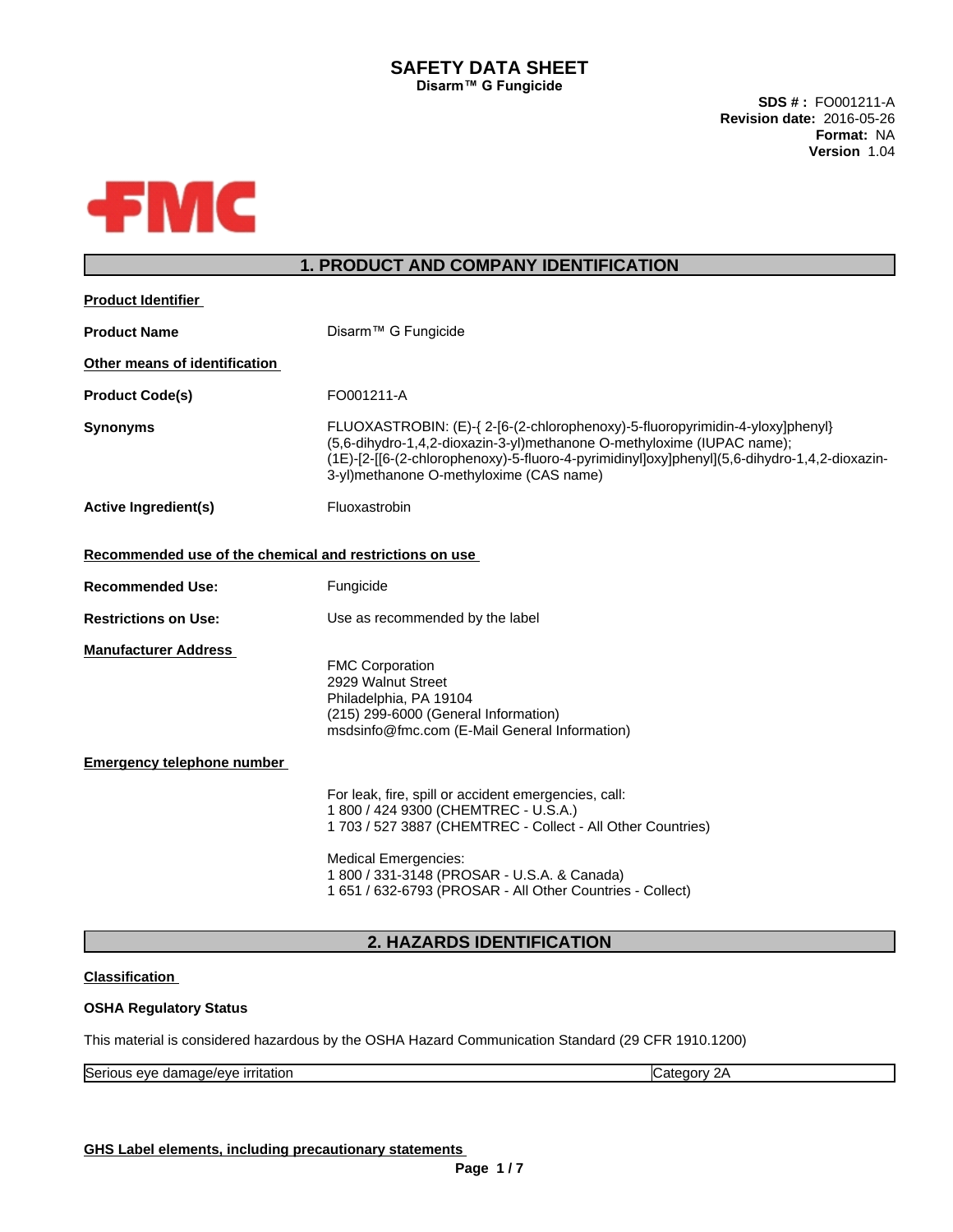#### **EMERGENCY OVERVIEW**

## **Warning**

# **Hazard Statements** H319 - Causes serious eye irritation



## **Precautionary Statements - Prevention**

P264 - Wash face, hands and any exposed skin thoroughly after handling P280 - Wear eye protection/ face protection P305 + P351 + P338 - IF IN EYES: Rinse cautiously with water forseveral minutes. Remove contact lenses, if present and easy to do. Continue rinsing P337 + P313 - If eye irritation persists: Get medical advice/ attention

#### **Hazards not otherwise classified (HNOC)**

No hazards not otherwise classified were identified.

#### **Other Information**

Toxic to aquatic life with long lasting effects.

## **3. COMPOSITION/INFORMATION ON INGREDIENTS**

| $\sim$ $\sim$ $\sim$ $\sim$<br>name<br>micai:<br>-- | -                                     | $M$ ainht % |
|-----------------------------------------------------|---------------------------------------|-------------|
| oxastrobin                                          | $\sim$<br>$\sim$<br>-26<br>ູນບ<br>- 1 | . .<br>◡.←  |

Synonyms are provided in Section 1.

## **4. FIRST AID MEASURES**

| <b>Eye Contact</b>                                             | Hold eyes open and rinse slowly and gently with water for 15 to 20 minutes. Remove<br>contact lenses, if present, after the first 5 minutes, then continue rinsing eye. Call a poison<br>control center or doctor for further treatment advice.                               |
|----------------------------------------------------------------|-------------------------------------------------------------------------------------------------------------------------------------------------------------------------------------------------------------------------------------------------------------------------------|
| <b>Skin Contact</b>                                            | Take off contaminated clothing. Rinse skin immediately with plenty of water for 15-20<br>minutes. Call a poison control center or doctor for further treatment advice.                                                                                                        |
| <b>Inhalation</b>                                              | Move to fresh air. If person is not breathing, call 911 (within the U.S. and Canada) or an<br>ambulance, then give artificial respiration, preferably mouth-to-mouth if possible. Call a<br>poison control center or doctor for further treatment advice.                     |
| <b>Ingestion</b>                                               | Call a poison control center or doctor immediately for treatment advice. Have person sip a<br>glass of water if able to swallow. Do not induce vomiting unless told to do so by a poison<br>control center or doctor. Do not give anything by mouth to an unconscious person. |
| Most important symptoms and<br>effects, both acute and delayed | Central nervous system effects.                                                                                                                                                                                                                                               |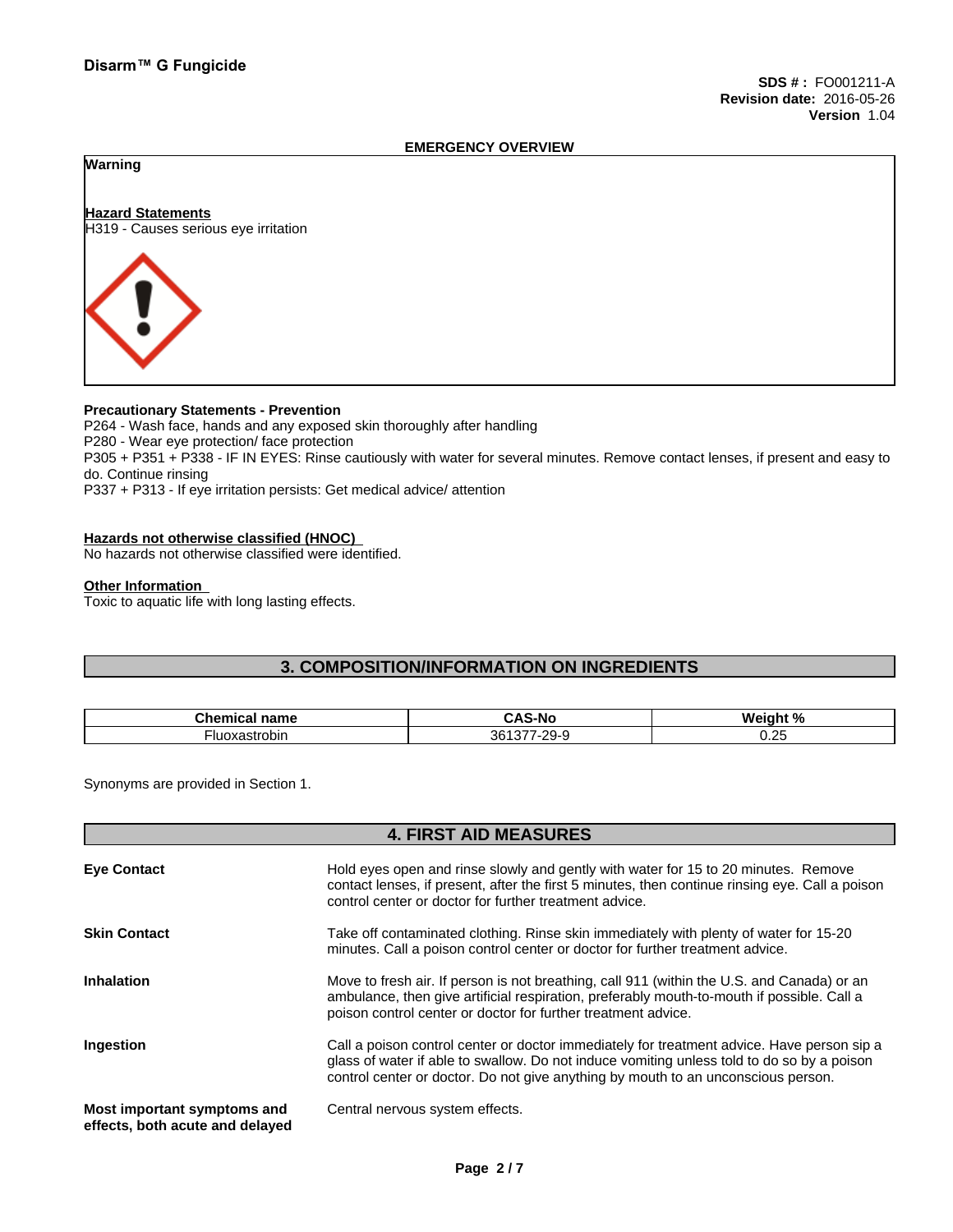## **SDS # :** FO001211-A **Revision date:** 2016-05-26 **Version** 1.04

**Indication of immediate medical attention and special treatment needed, if necessary**

Treat symptomatically. No specific antidote. Treatment of exposure should be directed at the control of symptoms and the clinical condition of the patient. Treatment is symptomatic and supportive.

| Water spray, Foam, Dry powder, Carbon dioxide (CO2), Sand.<br>Not flammable<br><b>Chemical</b><br>In the event of a fire, the formation of hydrogen cyanide, carbon monoxide and nitrogen<br>oxides must be anticipated.<br>Not sensitive.<br>Not sensitive.<br>Do not stay in the gas cloud, stay upwind of the source. Water mist may be used to cool<br>closed containers. Prevent runoff from fire control from entering streams, sewers, or<br>drinking water supply. As in any fire, wear self-contained breathing apparatus<br>pressure-demand, MSHA/NIOSH (approved or equivalent) and full protective gear.<br><b>6. ACCIDENTAL RELEASE MEASURES</b><br>gloves and eye/face protection. For personal protection see section 8.<br>For further clean-up instructions, call FMC Emergency Hotline number listed in Section 1<br>"Product and Company Identification" above.<br>See Section 12 for additional Ecological Information.<br>Dike to prevent runoff. Absorb with earth, sand or other non-combustible material and<br>transfer to containers for later disposal.<br>Clean and neutralize spill area, tools and equipment by washing with bleach water and<br>soap. Absorb rinsate and add to the collected waste. Waste must be classified and labeled<br>prior to recycling or disposal. Dispose of waste as indicated in Section 13.<br>7. HANDLING AND STORAGE<br>Handle in accordance with good industrial hygiene and safety practice. Do not contaminate<br>other pesticides, fertilizers, water, food, or feed by storage or disposal.<br>Keep away from open flames, hot surfaces and sources of ignition. Keep in a dry, cool and<br>well-ventilated place. Keep out of reach of children and animals. Keep/store only in original<br>container.<br>No information available |                                                                                                            | <b>5. FIRE-FIGHTING MEASURES</b>                                                                |
|---------------------------------------------------------------------------------------------------------------------------------------------------------------------------------------------------------------------------------------------------------------------------------------------------------------------------------------------------------------------------------------------------------------------------------------------------------------------------------------------------------------------------------------------------------------------------------------------------------------------------------------------------------------------------------------------------------------------------------------------------------------------------------------------------------------------------------------------------------------------------------------------------------------------------------------------------------------------------------------------------------------------------------------------------------------------------------------------------------------------------------------------------------------------------------------------------------------------------------------------------------------------------------------------------------------------------------------------------------------------------------------------------------------------------------------------------------------------------------------------------------------------------------------------------------------------------------------------------------------------------------------------------------------------------------------------------------------------------------------------------------------------------------------------------------|------------------------------------------------------------------------------------------------------------|-------------------------------------------------------------------------------------------------|
|                                                                                                                                                                                                                                                                                                                                                                                                                                                                                                                                                                                                                                                                                                                                                                                                                                                                                                                                                                                                                                                                                                                                                                                                                                                                                                                                                                                                                                                                                                                                                                                                                                                                                                                                                                                                         | <b>Suitable Extinguishing Media</b>                                                                        |                                                                                                 |
|                                                                                                                                                                                                                                                                                                                                                                                                                                                                                                                                                                                                                                                                                                                                                                                                                                                                                                                                                                                                                                                                                                                                                                                                                                                                                                                                                                                                                                                                                                                                                                                                                                                                                                                                                                                                         | Specific Hazards Arising from the                                                                          |                                                                                                 |
|                                                                                                                                                                                                                                                                                                                                                                                                                                                                                                                                                                                                                                                                                                                                                                                                                                                                                                                                                                                                                                                                                                                                                                                                                                                                                                                                                                                                                                                                                                                                                                                                                                                                                                                                                                                                         | <b>Hazardous Combustion Products</b>                                                                       |                                                                                                 |
|                                                                                                                                                                                                                                                                                                                                                                                                                                                                                                                                                                                                                                                                                                                                                                                                                                                                                                                                                                                                                                                                                                                                                                                                                                                                                                                                                                                                                                                                                                                                                                                                                                                                                                                                                                                                         | <b>Explosion data</b><br><b>Sensitivity to Mechanical Impact</b><br><b>Sensitivity to Static Discharge</b> |                                                                                                 |
|                                                                                                                                                                                                                                                                                                                                                                                                                                                                                                                                                                                                                                                                                                                                                                                                                                                                                                                                                                                                                                                                                                                                                                                                                                                                                                                                                                                                                                                                                                                                                                                                                                                                                                                                                                                                         | Protective equipment and<br>precautions for firefighters                                                   |                                                                                                 |
|                                                                                                                                                                                                                                                                                                                                                                                                                                                                                                                                                                                                                                                                                                                                                                                                                                                                                                                                                                                                                                                                                                                                                                                                                                                                                                                                                                                                                                                                                                                                                                                                                                                                                                                                                                                                         |                                                                                                            |                                                                                                 |
|                                                                                                                                                                                                                                                                                                                                                                                                                                                                                                                                                                                                                                                                                                                                                                                                                                                                                                                                                                                                                                                                                                                                                                                                                                                                                                                                                                                                                                                                                                                                                                                                                                                                                                                                                                                                         | <b>Personal Precautions</b>                                                                                | Isolate and post spill area. Remove all sources of ignition. Wear suitable protective clothing, |
|                                                                                                                                                                                                                                                                                                                                                                                                                                                                                                                                                                                                                                                                                                                                                                                                                                                                                                                                                                                                                                                                                                                                                                                                                                                                                                                                                                                                                                                                                                                                                                                                                                                                                                                                                                                                         | Other                                                                                                      |                                                                                                 |
|                                                                                                                                                                                                                                                                                                                                                                                                                                                                                                                                                                                                                                                                                                                                                                                                                                                                                                                                                                                                                                                                                                                                                                                                                                                                                                                                                                                                                                                                                                                                                                                                                                                                                                                                                                                                         | <b>Environmental Precautions</b>                                                                           |                                                                                                 |
|                                                                                                                                                                                                                                                                                                                                                                                                                                                                                                                                                                                                                                                                                                                                                                                                                                                                                                                                                                                                                                                                                                                                                                                                                                                                                                                                                                                                                                                                                                                                                                                                                                                                                                                                                                                                         | <b>Methods for Containment</b>                                                                             |                                                                                                 |
|                                                                                                                                                                                                                                                                                                                                                                                                                                                                                                                                                                                                                                                                                                                                                                                                                                                                                                                                                                                                                                                                                                                                                                                                                                                                                                                                                                                                                                                                                                                                                                                                                                                                                                                                                                                                         | Methods for cleaning up                                                                                    |                                                                                                 |
|                                                                                                                                                                                                                                                                                                                                                                                                                                                                                                                                                                                                                                                                                                                                                                                                                                                                                                                                                                                                                                                                                                                                                                                                                                                                                                                                                                                                                                                                                                                                                                                                                                                                                                                                                                                                         |                                                                                                            |                                                                                                 |
|                                                                                                                                                                                                                                                                                                                                                                                                                                                                                                                                                                                                                                                                                                                                                                                                                                                                                                                                                                                                                                                                                                                                                                                                                                                                                                                                                                                                                                                                                                                                                                                                                                                                                                                                                                                                         | <b>Handling</b>                                                                                            |                                                                                                 |
|                                                                                                                                                                                                                                                                                                                                                                                                                                                                                                                                                                                                                                                                                                                                                                                                                                                                                                                                                                                                                                                                                                                                                                                                                                                                                                                                                                                                                                                                                                                                                                                                                                                                                                                                                                                                         | <b>Storage</b>                                                                                             |                                                                                                 |
|                                                                                                                                                                                                                                                                                                                                                                                                                                                                                                                                                                                                                                                                                                                                                                                                                                                                                                                                                                                                                                                                                                                                                                                                                                                                                                                                                                                                                                                                                                                                                                                                                                                                                                                                                                                                         | Incompatible products                                                                                      |                                                                                                 |

## **8. EXPOSURE CONTROLS/PERSONAL PROTECTION**

#### **Control parameters**

This product, as supplied, does not contain any hazardous materials with occupational exposure limits established by the region specific regulatory bodies.

#### **Appropriate engineering controls**

**Engineering measures** Apply technical measures to comply with the occupational exposure limits. When working in confined spaces (tanks, containers, etc.), ensure that there is a supply of air suitable for breathing and wear the recommended equipment.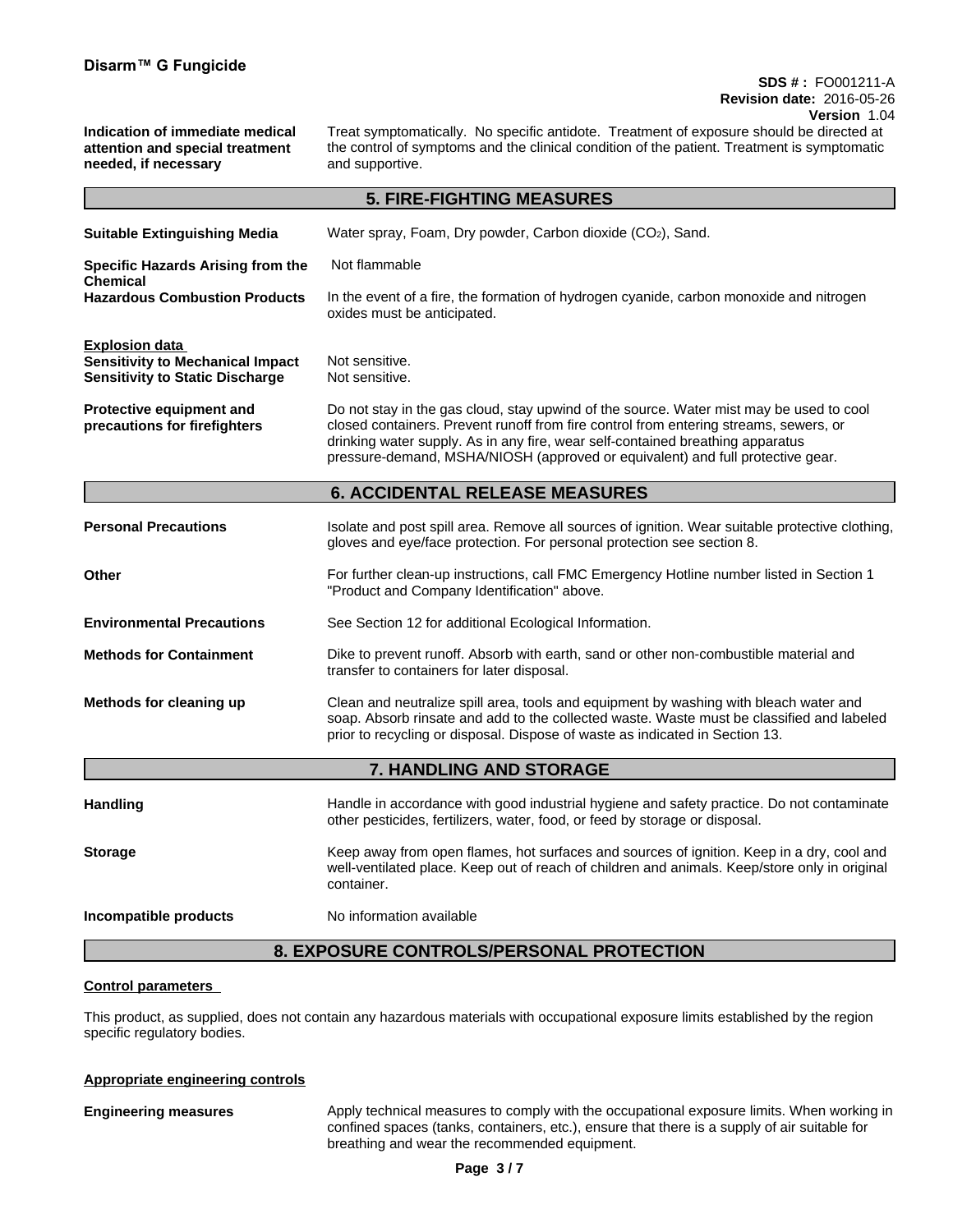#### **Individual protection measures, such as personal protective equipment**

| <b>Eye/Face Protection</b>      | For dust, splash, mist or spray exposure, wear chemical protective goggles.                                                                                                                                                                                                                                                |
|---------------------------------|----------------------------------------------------------------------------------------------------------------------------------------------------------------------------------------------------------------------------------------------------------------------------------------------------------------------------|
| <b>Skin and Body Protection</b> | Wear long-sleeved shirt, long pants, socks, and shoes.                                                                                                                                                                                                                                                                     |
| <b>Hand Protection</b>          | Rubber/latex/neoprene or other suitable chemical resistant gloves. Use protective gloves<br>made of chemical materials such as nitrile or neoprene. Wash the outside of gloves with<br>soap and water before reuse. Check regularly for leaks.                                                                             |
| <b>Respiratory Protection</b>   | If exposure limits are exceeded or irritation is experienced, NIOSH/MSHA approved<br>respiratory protection should be worn. Respiratory protection must be provided in<br>accordance with current local regulations.                                                                                                       |
| <b>Hygiene measures</b>         | Clean water should be available for washing in case of eye or skin contamination. Remove<br>and wash contaminated clothing before re-use. Wash skin prior to eating, drinking, chewing<br>gum or using tobacco. Shower or bathe at the end of working. Launder work clothing<br>separately from regular household laundry. |
| <b>General information</b>      | If the product is used in mixtures, it is recommended that you contact the appropriate<br>protective equipment suppliers.                                                                                                                                                                                                  |

# **9. PHYSICAL AND CHEMICAL PROPERTIES**

## **Information on basic physical and chemical properties**

| Appearance                                     | Gray free flowing Granules |
|------------------------------------------------|----------------------------|
| <b>Physical State</b>                          | Granules                   |
| Color                                          | Grav                       |
| Odor                                           | Characteristic             |
| <b>Odor threshold</b>                          | No information available   |
| рH                                             | 5.8 (1% solution)          |
| Melting point/freezing point                   | Not applicable             |
| <b>Boiling Point/Range</b>                     | No information available   |
| <b>Flash point</b>                             | Not applicable             |
| <b>Evaporation Rate</b>                        | No information available   |
| <b>Flammability (solid, gas)</b>               | No information available   |
| <b>Flammability Limit in Air</b>               | No information available   |
| <b>Upper flammability limit:</b>               | No information available   |
| Lower flammability limit:                      | No information available   |
| Vapor pressure                                 | No information available   |
| Vapor density                                  | No information available   |
| <b>Density</b>                                 | No information available   |
| <b>Specific gravity</b>                        | No information available   |
| <b>Water solubility</b>                        | No information available   |
| Solubility in other solvents                   | No information available   |
| <b>Partition coefficient</b>                   | No information available   |
| <b>Autoignition temperature</b>                | No information available   |
| <b>Decomposition temperature</b>               | No information available   |
| <b>Viscosity, kinematic</b>                    | No information available   |
| Viscosity, dynamic                             | No information available   |
| <b>Explosive properties</b>                    | No information available   |
| <b>Oxidizing properties</b>                    | No information available   |
| <b>Molecular weight</b><br><b>Bulk density</b> | 47 lb/cu ft @ 25°C         |

# **10. STABILITY AND REACTIVITY**

## **Reactivity Not applicable**

**Chemical Stability** Stable under normal conditions. **Possibility of Hazardous Reactions** None under normal processing.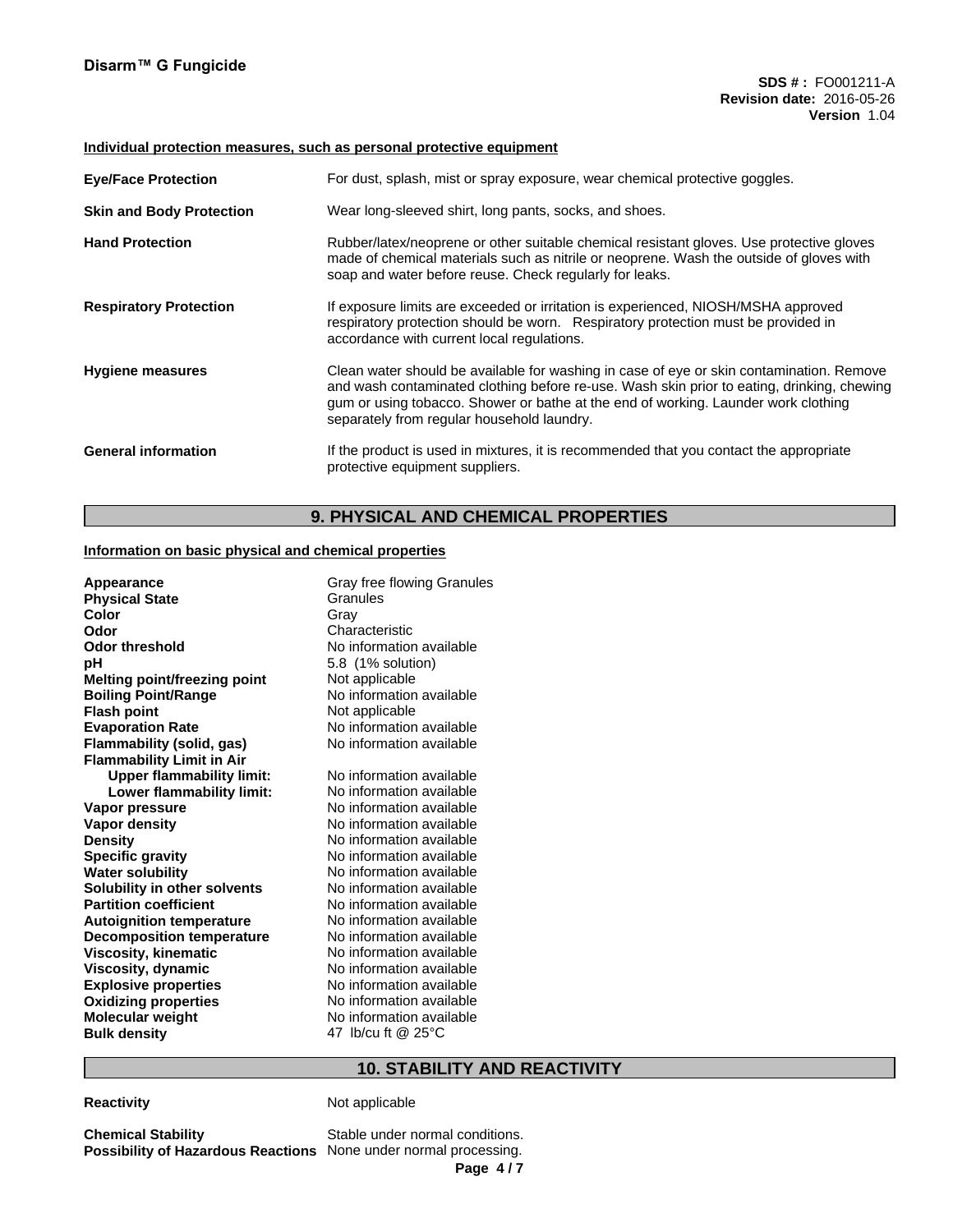**Hazardous polymerization** Hazardous polymerization does not occur.

**Conditions to avoid** None known **Incompatible materials** No information available. **Hazardous Decomposition Products** None known based on information supplied.

## **11. TOXICOLOGICAL INFORMATION**

# **Product Information LD50 Oral** > 5000 mg/kg (rat) **LD50 Dermal** > 5000 mg/kg (rat) **LC50 Inhalation** > 5.0 mg/L (rat) (4-hr) **Serious eye damage/eye irritation** Moderately irritating. **Skin corrosion/irritation Sensitization** Non-sensitizer **Information on toxicological effects Symptoms** Symptoms of overexposure may be headache, dizziness, tiredness, nausea and vomiting. **Delayed and immediate effects as well as chronic effects from short and long-term exposure Chronic toxicity** Fluoxastrobin showed reduced body weight and hepatocytomegaly and cytoplasmic changes associated with increased serum liver alkaline phosphatase indicative of cholestasis. **Mutagenicity** Fluoxastrobin, Not genotoxic in laboratory studies. **Carcinogenicity**<br> **Neurological effects**<br>
Fluoxastrobin: No neurotoxicity c **Neurological effects**<br> **Reproductive toxicity**<br> **Fluoxastrobin:** In the reproduction study, there was evidence **Reproductive toxicity** Fluoxastrobin: In the reproduction study, there was evidence of decreased body weight in offspring, delayed preputial separation, and incomplete ossification. **Developmental toxicity** Fluoxastrobin: Evidence of transient body weight loss and decreased food consumption. **STOT** - single exposure No information available. **STOT - repeated exposure** May cause damage to organs through prolonged or repeated exposure. See listed target organs below. **Target organ effects** Central Nervous System (CNS), Liver<br>**Neurological effects** Fluoxastrobin: No neurotoxicity observ **Neurological effects** Fluoxastrobin: No neurotoxicity observed in animal studies.<br>**Aspiration hazard** No information available. **Aspiration hazard** No information available.

## **12. ECOLOGICAL INFORMATION**

## **Ecotoxicity**

| Persistence and degradability | Fluoxastrobin: Persistent in soil.                                                                                                                                                                                         |
|-------------------------------|----------------------------------------------------------------------------------------------------------------------------------------------------------------------------------------------------------------------------|
| <b>Bioaccumulation</b>        | Fluoxastrobin: Material may have some potential to bioaccumulate.                                                                                                                                                          |
| <b>Mobility</b>               | Fluoxastrobin, Low mobility in soil.                                                                                                                                                                                       |
|                               | <b>13. DISPOSAL CONSIDERATIONS</b>                                                                                                                                                                                         |
| Waste disposal methods        | Improper disposal of excess pesticide, spray mixture, or rinsate is prohibited. If these<br>wastes cannot be disposed of by use according to label instructions, contact appropriate<br>disposal authorities for quidance. |
|                               |                                                                                                                                                                                                                            |

**Contaminated Packaging** Containers must be disposed of in accordance with local regulations. Refer to the product label for container disposal instructions.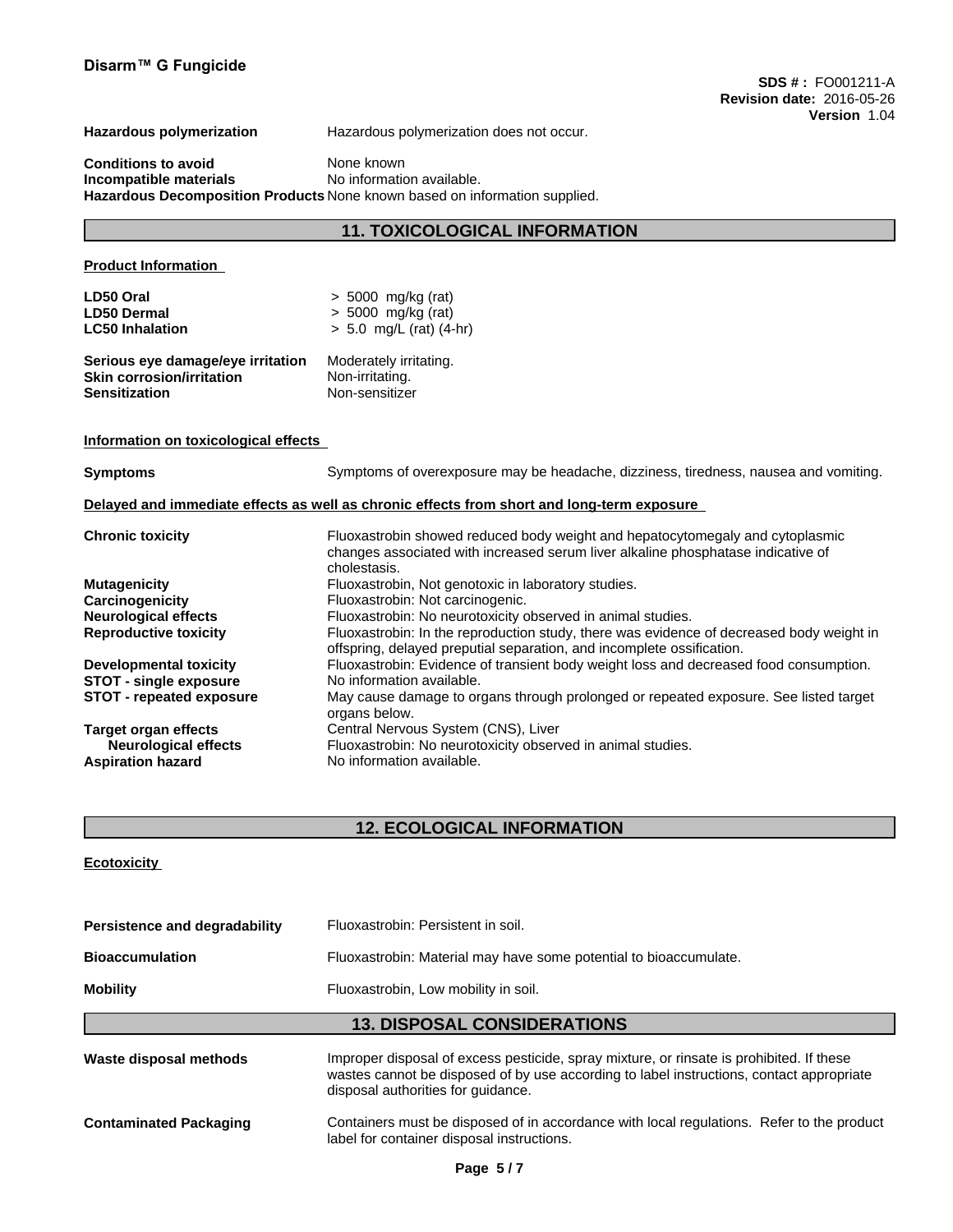## **14. TRANSPORT INFORMATION**

| <b>DOT</b>                                                                                                                                 | NOT REGULATED This material is not a hazardous material as defined by U.S.<br>Department of Transportation at 49 CFR Parts 100 through 185.                                                                                                                                                                            |
|--------------------------------------------------------------------------------------------------------------------------------------------|------------------------------------------------------------------------------------------------------------------------------------------------------------------------------------------------------------------------------------------------------------------------------------------------------------------------|
| <b>TDG</b><br>UN/ID no<br><b>Proper Shipping Name</b><br><b>Hazard class</b><br><b>Packing Group</b><br><b>Description</b>                 | Classification below is only applicable when shipped by vessel and is not applicable when<br>shipped by road or rail only.<br><b>UN3077</b><br>Environmentally hazardous substance, solid, n.o.s.<br>9<br>Ш<br>UN3077, Environmentally hazardous substance, solid, n.o.s. (Fluoxastrobin), 9, III, Marine<br>Pollutant |
| <b>ICAO/IATA</b>                                                                                                                           |                                                                                                                                                                                                                                                                                                                        |
| UN/ID no<br><b>Proper Shipping Name</b><br><b>Hazard class</b><br><b>Packing Group</b><br><b>Description</b>                               | <b>UN3077</b><br>Environmentally hazardous substance, solid, n.o.s.<br>Ш<br>UN3077, Environmentally hazardous substance, solid, n.o.s. (Fluoxastrobin), 9, III, Marine<br>Pollutant                                                                                                                                    |
| <b>IMDG/IMO</b><br>UN/ID no<br><b>Proper Shipping Name</b><br><b>Hazard class</b><br><b>Packing Group</b><br>EmS No.<br><b>Description</b> | <b>UN3077</b><br>Environmentally hazardous substance, solid, n.o.s.<br>Ш<br>$F-A, S-F$<br>UN3077, Environmentally hazardous substance, solid, n.o.s. (Fluoxastrobin), 9, III, Marine<br>Pollutant                                                                                                                      |

## **15. REGULATORY INFORMATION**

# **U.S. Federal Regulations**

## **SARA 313**

Section 313 of Title III of the Superfund Amendments and Reauthorization Act of 1986 (SARA). This product does not contain any chemicals which are subject to the reporting requirements of the Act and Title 40 of the Code of Federal Regulations, Part 372

## **SARA 311/312 Hazard Categories**

| Acute health hazard               | Yes |
|-----------------------------------|-----|
| <b>Chronic health hazard</b>      | Yes |
| Fire hazard                       | No. |
| Sudden release of pressure hazard | N٥  |
| <b>Reactive Hazard</b>            | No  |

#### **Clean Water Act**

This product does not contain any substances regulated as pollutants pursuant to the Clean Water Act (40 CFR 122.21 and 40 CFR 122.42).

## **CERCLA**

This material, as supplied, does not contain any substances regulated as hazardous substances under the Comprehensive Environmental Response Compensation and Liability Act (CERCLA) (40 CFR 302) or the Superfund Amendments and Reauthorization Act (SARA) (40 CFR 355). There may be specific reporting requirements at the local, regional, or state level pertaining to releases of this material.